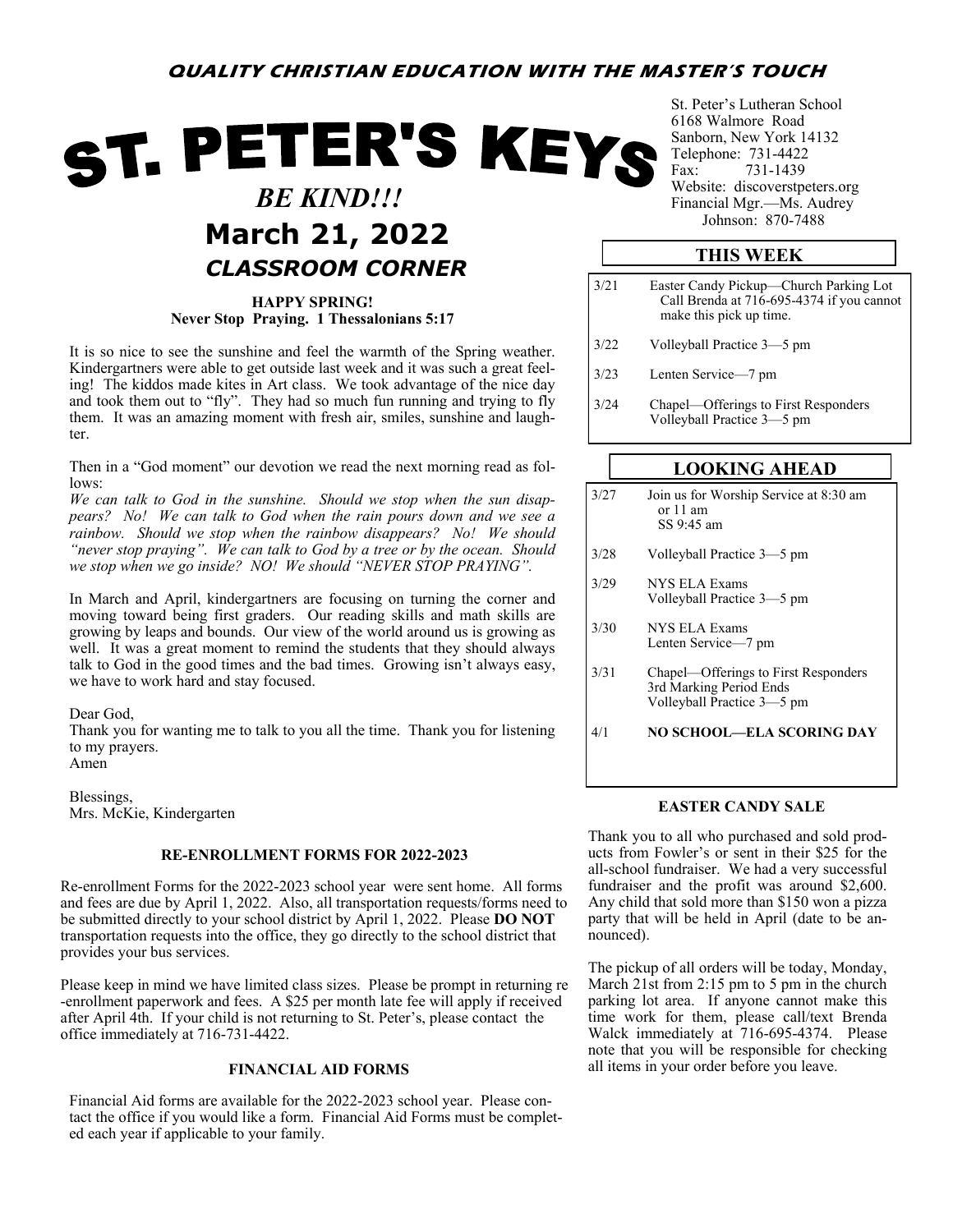#### **BISON FUND SCHOLARSHIPS**

#### **NEW FAMILIES TO BISON FUND**

They will notify families the results via email. If a family is selected to receive funding, you will receive a link to complete a full application online. The deadline for new families to complete the full application is April 30th. The pre-application form remains open on the website. Families who complete it will be placed on a waiting list. They do take families off the waitlist as more funds become available, so please apply.

#### **RENEWING FAMILIES TO BISON FUND**

Bison has sent families an email on February 22nd with the link to start the renewal process. As a reminder, you will need to upload your financial documents in Step 3 of the renewal process. The deadline for families to renew there scholarship for the 2022-23 school year is April 15th.

If you have any questions, please feel free to call 716-854-0869 or visit www.bisonfund.com.

#### **VARSITY BASKETBALL ALL-STARS**

Congratulations to the following Varsity Girls Basketball players who were chosen to participate in this year's All-Star Game:

> Rya Anastasi Sadie Baird Isabella Fahs Giuliana Sinatra

Congratulations to the following Varsity Boys Basketball players who were chosen to participate in this year's All-Star Game:

> Ben Brayley Parker Tonemah

The All-Star game will be held tonight, Monday, March 21st at St. John's at 4 pm for the boys and 5:15 pm for the girls.

#### **BASKETBALL UNIFORMS**

All basketball unforms should be washed, placed in a bag with the students name on it and turned into the office. All uniforms are due by Monday, March 28th. Uniform deposit refunds will be sent home on Monday, April 4th.

#### **OPEN HOUSE TOURS**

If someone you know is interested in a quality Christian Education for a child in Pre-K through Grade 8, St. Peter's may be a great fit! We will be giving private tours to individuals who schedule an appointment. Please contact the office at 716-731-4422 for more information and to set up an appointment.

#### **CHICKEN BBQ**

One of our planned fundraisers this year for the school is a drive-thru Chiavetta's Chicken BBQ. The Parish Board of Education is sponsoring this BBQ on Thursday, April  $7<sup>th</sup>$  from 4:00 to 6:00 pm. All proceeds will be used to help keep tuition costs down. We will be asking each family to sell at least 4 tickets. More will be available; the more you sell the better. Tickets wee sent home last week. If you have more than one child at St. Peter's, the 4 tickets were sent home with your oldest child. Please send in sheet listing tickets sold and the Payment for the tickets. Please do not cut any portion of the ticket, you will need to hand in the day of the BBQ.

#### **CHAPEL PRESENTATION**

St. Peter's Lutheran School was blessed to have four lovely women lead our Chapel on March 10th Melinda Fazzolari, Janelle Kroening, Lori Miller, and Yvonne Mietlicki each have a special connection to St. Peter's. These women were called to go on a mission's trip to Egypt last November. They joined others through the World Missions Alliance.

We were blessed to hear how they planted many seeds while visiting there. They were able to take many items with them that they distributed to children and families such as personal care items and Bibles in their language. This was a medical mission trip, so we learned how they assisted in medical ways and prayed over those in need.

St. Peter's would like to donate to this mission so that more Bibles, or other items of need, may be purchased. This week's pizza lunch will be designated toward this mission. If you would like to send in a special donation to be included, please place it in an envelope marked WMA. Checks can be made out to St. Peter's Lutheran School. We will collect all the money and send one donation from our school family. Prayerfully consider how you can help. May you be blessed as you bless others.